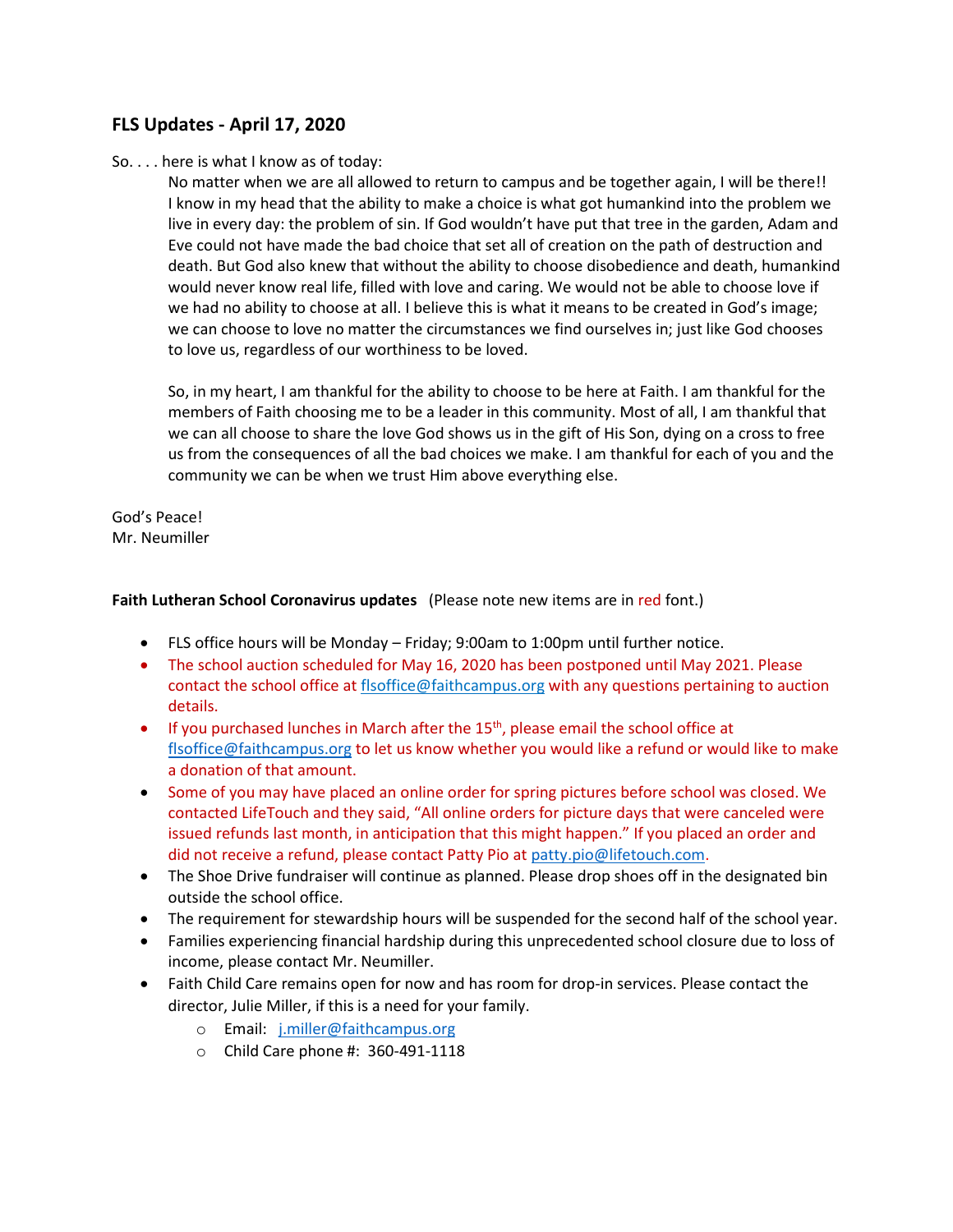# **Technology guideline reminders for online learning**

# Learning Platform Requirements:

Please remember to follow these guidelines when using Google Classroom, Facebook, Seesaw, and other tools:

- Don't ever share personal information about yourself or other people, such as personal email address, phone number, or physical address.
- Unless it's part of an assignment from your teacher, don't share other personal information, including where your parents work, what your other family members said about something, political opinions, etc.
- If you're not sure if it's OK to share something, you can always ask your teacher in a private message inside the learning platform or email. Of course, you can always ask your parents too!

## Zoom Meeting Guidelines:

To set up our students for success on Zoom conferencing, please observe the following guidelines for students. Please review these with your child.

- Choose a quiet spot to reduce distractions for yourself and others
- Be physically present in appropriate workspace camera should be on if you have one, you should locate yourself at a desk/table/on top of bed (not in bed under covers)
- Be mentally present be fully engaged so not cooking or grooming yourself (eating a simple snack or drinking a beverage is okay)
- Be appropriately dressed (clothing on top and bottom required family members also if they are in view of camera)

If you have any questions on these technology topics, please reach out to your child's teacher, the school office a[t flsoffice@faithcampus.org](mailto:flsoffice@faithcampus.org) or Mr. Neumiller a[t c.neumiller@faithcampus.org.](mailto:c.neumiller@faithcampus.org)

## **Washington State Superintendent of Public Instruction - Coronavirus updates**

- "School buildings are closed, but learning continues." Chris Reykdal, Superintendent "Especially during times of uncertainty, students need our support. They need grace, and structure, and routine. Even though the world may feel like it's upside down, our students need to know that we will move forward."
- The governor has closed school buildings to the end of this school year, but he may be open to the possibility of allowing some form of regulated gatherings for some end-of-year occasions. He has only spoken of this possibility in private settings with very close advisors.
- *Very important information*:
	- $\circ$  The lessening of restrictions for the benefit of the economy will likely NOT include returning to school. Student to student proximity in classrooms is far more close or dense than almost any other work environment. The gains in slowing the spread of the coronavirus outbreak would be soon lost if social distancing were not extremely gradual. Returning students and teachers to classrooms would be the least gradual method of lessoning quarantine restrictions. This fact has medical and governmental leaders even cautious about the return to classrooms in the fall.